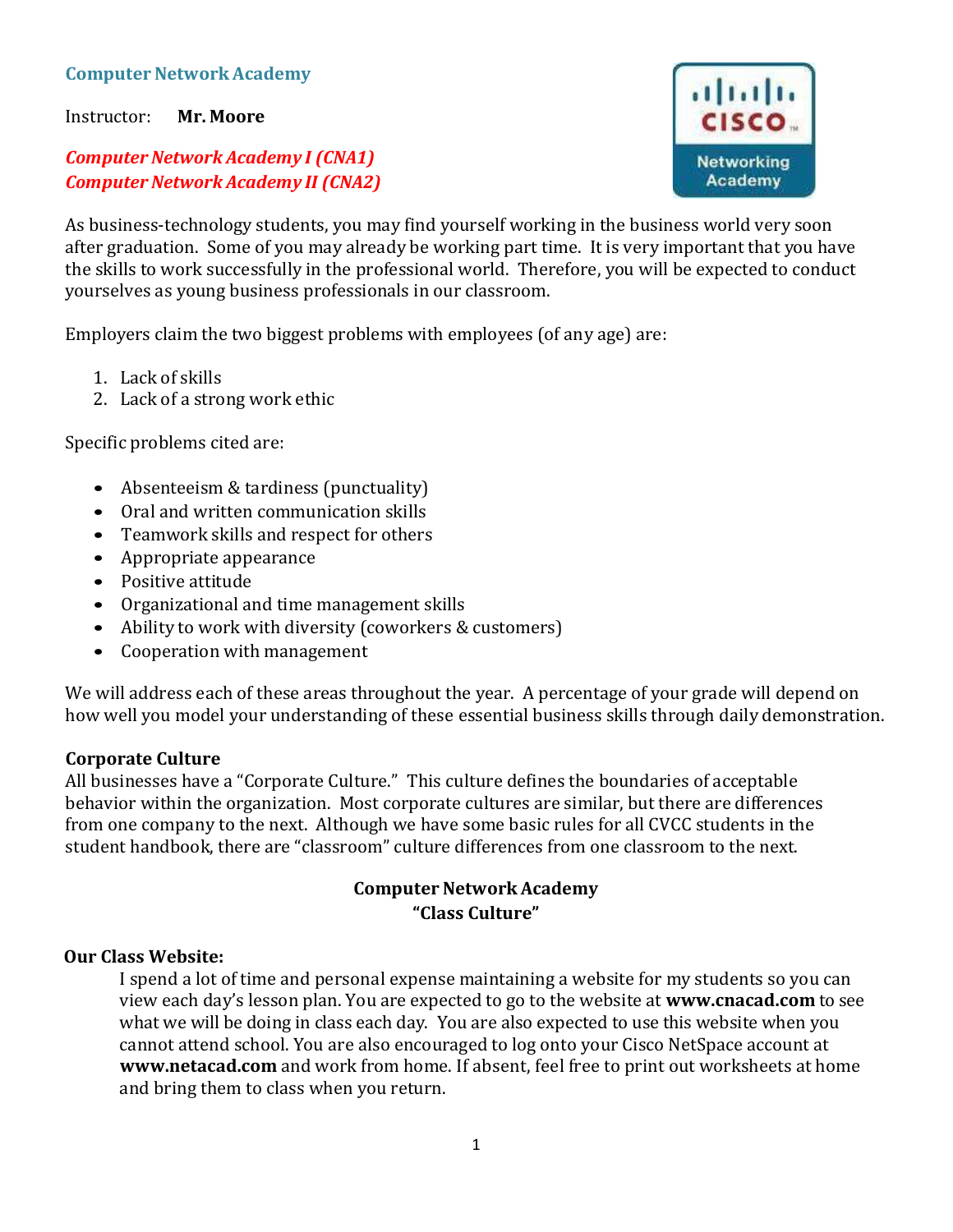#### **Learning Environment:**

- **Water:** Please keep any bottled water away from computers and equipment. There is no food/beverages allowed in this building outside of the cafeteria. If you need to eat, please get something in the cafeteria *before* coming to class.
- **Furniture:** Please return your chair to where it belongs and push it in under the table for the next class. **Do not scoot around the room in your chair**. It is a safety issue. If you do scoot around, I will replace your chair with one without wheels. Each chair is labeled and will remain at each workstation.
- **Computers:** Use your computers **for school work only – use class time wisely**. Please use the resources the taxpayers purchased for us to learn appropriately. Do not change the computer configuration for any reason. Do not physically move or open your computer for any reason. If you notice anything wrong with your computer, *report it immediately!!* If you do not report it, you may be wrongly blamed for any problem. **Follow the AUP**.

## **Computer Games:**

Games are for home, not school. I enjoy playing video games too, but not at school! I am teaching, you are learning . . . we simply don't have time to waste.

### **Headphones & Music:**

Bring your own headphones/ear buds. Please do not wear headgear during lectures or during teamwork. You may listen to music when working independently. If I can hear your music through your headphones it's too loud. Do not copy/stream music to/from the computer.

- **Cell Phones:** Keep your cellphones put away. I don't want to see them out during class. If you cannot manage your cellphone use then we'll have to take your cellphone away from you until the end of the day.
- **Absences/Tardy:** You must have an *excused* absence/tardy to get credit (or be exempted from the quiz) for your make-up work. If you decide to skip school or be tardy, you are certainly welcome to make-up the work but you won't get credit. This is not a distance learning class. **Makeup work will only be accepted for as many days as you are absent** per student handbook**. Don't wait for the end of grading period to hand in missing work. Students tardy will get a 0 for assignments/quizzes/tests/labs that have already begun. Students receiving tardy slips will be penalized 25 points per occurrence unless for school testing or school function.**
- **Uniform** Academy wear must be on by 8:00/11:45.Please remind those you see if they are not wearing their academy wear. Students not having their academy wear on by 8:00/11:45 will be PENALIZED 15 points per day. If this gets to be a reoccurring problem, I will send students to the office. I'm not reminding students every day about their academy wear. **Juniors may also design and pay for a class hoodie and wear their hoodie instead of the academy shirt.**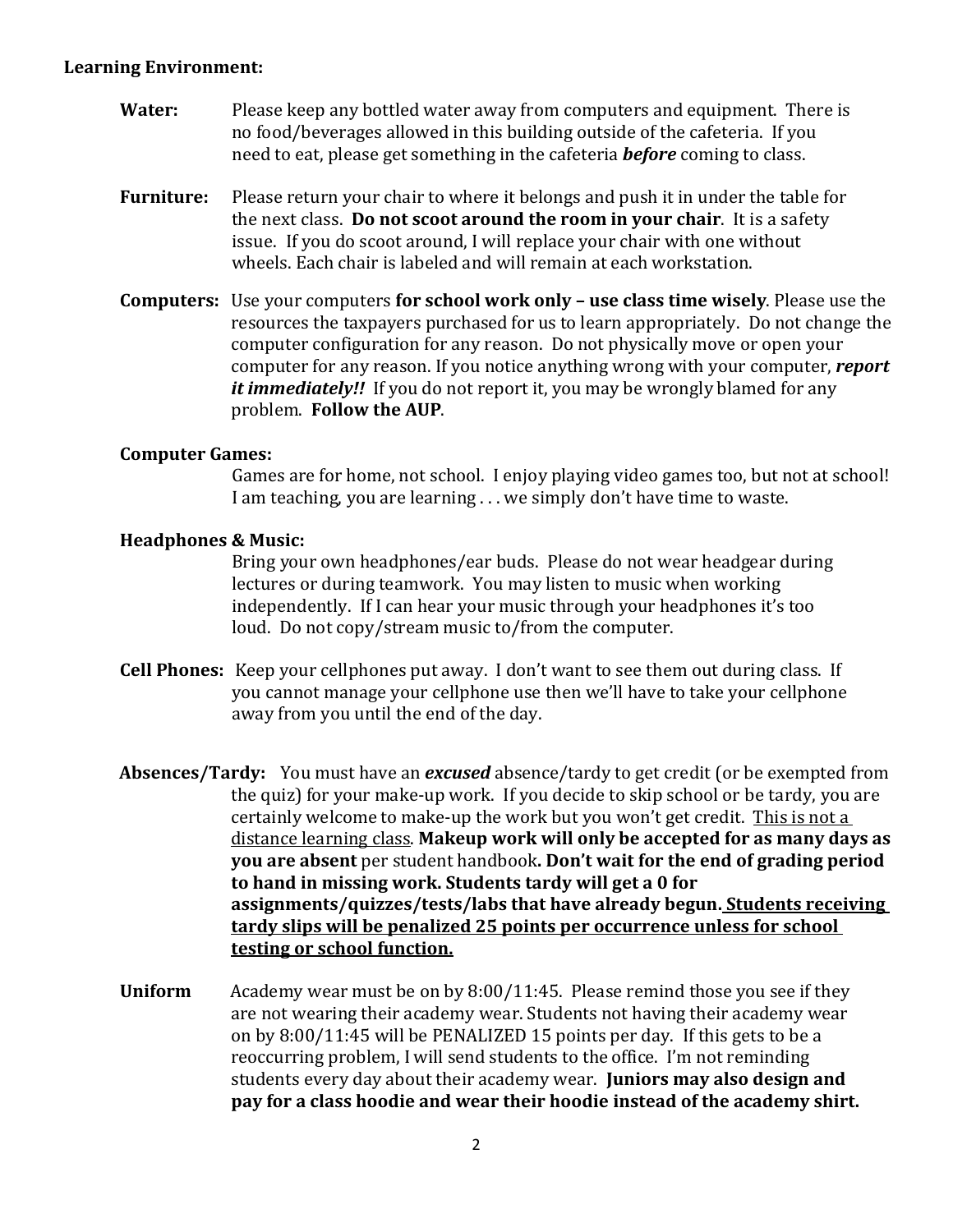## **Workplace Behavior: (Just a lot of common sense)**

- Please don't be rude. Show that you to have manners. You need to conduct yourselves as though you were in a business environment.
- Let's stay healthy. Cover your mouth when you sneeze. Sneeze into your shirt sleeve please. Tissues are located in the back of the classroom.
- Be courteous to colleagues when they are speaking. Respect all others at all times.
- Use only appropriate language for a business environment in class. You're not going to gain the respect of anyone if you can't communicate effectively.
- Do **ALL** of the assignments. I guarantee there will be some assignments/activities that you will like better than others (just like a real job).
- Save your work frequently on the computers and devices or risk losing it.
- If you have extra time: study, **help** someone else; work ahead, work on homework for another class; do an extra credit assignment; or study. PLEASE DO NOT DISTRACT OTHERS TRYING TO WORK.
- Choose a positive attitude every day and the quality of your life will improve for the rest of your life.
- Unless your bus is late, please be **in the room** when the tardy bell rings for each period.
- Please be at your seat or putting lab equipment away when the dismissal bell rings. **Do not stand in the passage way in the back of the class. Do not stand beyond the table at the back of the classroom.**
- Please do not ask me for permission to the restroom or to get a drink before/right after class is started. **Take care of your business BEFORE you arrive.**
- You must have *your* passbook filled-out and signed to go to the office or nurse – **no exceptions**. No passbook, then don't ask.
- Please ask, then sign out to go to the restroom or water fountain. Use the restroom on our level, level two only. Sign back in when returning.

## **Work Standards: (Unless otherwise instructed)**

**Reading:** It is an expectation that you will read the text without needing to be told to do so. Expect to need to read the text more than once before you can begin to understand the material.

**Notetaking:** You are expected to take notes. You cannot/will not be able to remember everything you learn in this class. DO NOT expect me to answer a question for which you should have already taken notes or is in your binder.

**Printed Work:** Put your **name and date** at the top of your paper. If more than one page, please staple the pages together in the proper order before handing in. Do not use the school's printers and supplies for your personal use unless you have permission to do so.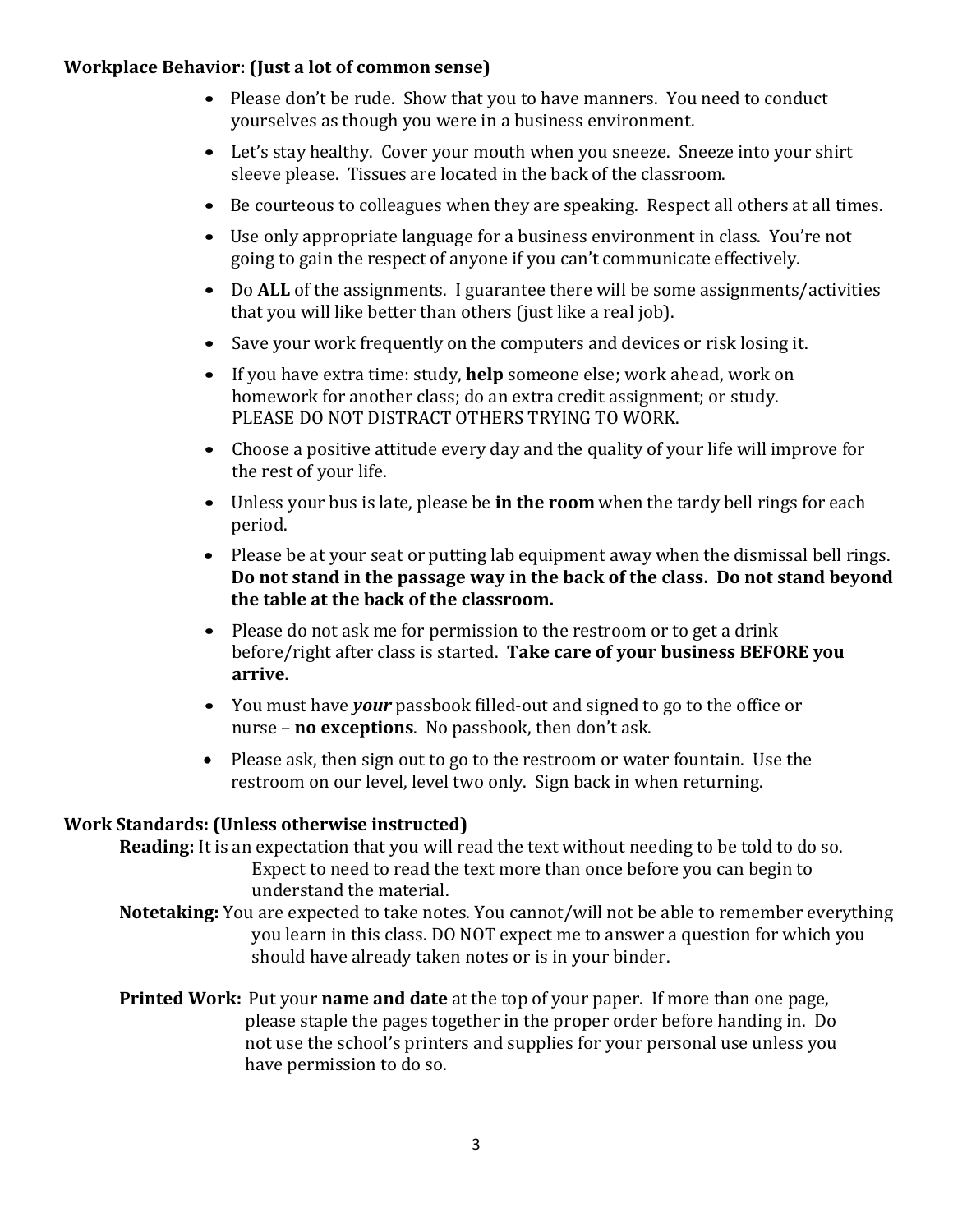| Grades: | $90 - 100$ | A |
|---------|------------|---|
|         | 80 – 89    | B |
|         | 70 – 79    | C |
|         | 60 – 69    | D |
|         |            |   |

**Discipline:** You should be mature high school students who already know how to control your behavior. I will not hesitate to contact your parents if there are habitual disciplinary problems. It is my job to help you learn skills to prepare you for college and the workplace. Dealing with bad behavior steals my time from students who want to learn. Think of me as your coach and you'll have the right idea. We need to work together as a team. If you don't want to play on the team then you might reconsider why you enrolled in the computer academy to begin with. It's not me vs. you. I'm trying to help you make your life better.

> You will not pass this class without participating. Students sometimes fail this class because they give up when it gets a little hard. You CAN do it if you want it bad enough. It will be hard sometimes just like life. Obstacles are everywhere. Anyone can find plenty of obstacles unsurmountable and find excuses if they don't want to work. **Make the most with which you were given. A strong work ethic is admired everywhere.**

**Cheating:** Every year I have students who think they're so much smarter than everyone else because they have been cheating and getting away with it. If you feel you have to take shortcuts and cheat to get a passing grade in the course, to me, it's the same as ringing the 'ring-out' bell in the TV show *Survivor*. When you cheat, as far as I'm concerned, you're done. You've shown that the Academy is just a big joke to you. When you cheat, you're just wasting your time, wasting my time, and wasting the taxpayers' money to send you here. **You may need to work harder, but no one needs to cheat to be successful.**

> In a college setting you could be expelled for cheating. In high school you just lose the respect of your teachers and get a zero for the assignment. You don't have to be caught cheating before your teachers suspect you're cheating – we're not stupid. If you're a cheater, you'll always be a cheater. **Please don't cheat**.

#### **Points for Grades:**

**Tests**: Test are usually worth 50-130 points. Your goal should be to score an 80% or better.

**Quizzes:** There is only one attempt. If you are absent, the quiz will not be made-up. A missed quiz will not help or hurt your grade. Quizzes are usually worth 10-25 points.

**Labs and Packet Tracers**: Most labs are worth 15 points. **I must see the finished lab/observe you doing the lab and I'll initial your lab packet** before you will get any of the lab points. If you perform the lab correctly, but don't answer all of the lab packet questions, you'll lose points. The reflection question(s) at the end of the labs is/are weighed heavily.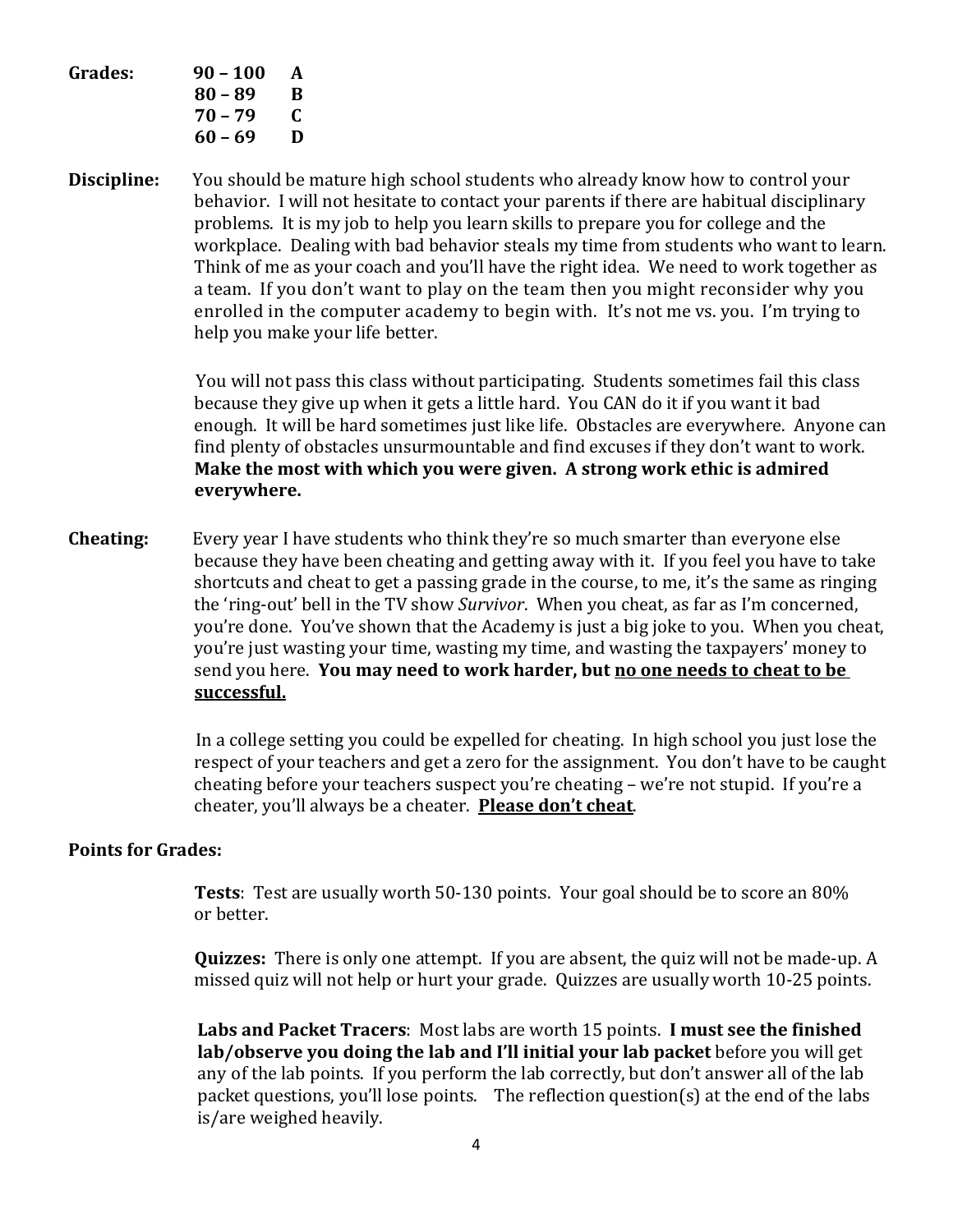**Assignments (Classwork)**: The number of points varies depending on the activity, worksheet, or assignment. Generally, one point per question correctly answered.

**Homework**: Expect to do simulated labs and any work that you/we are unable to get done in class must be done at home. If you cannot get the work done in class and don't do it at home you will not pass this class. I will also sometimes assign homework when I want you to practice a skill/concept by yourself at home. Homework is due the next day. I don't accept late homework. Turn in homework ONLY at the beginning of class by placing your work in the appropriate class folder. Homework is work to be done at home. Scheduling time to complete homework at home is a life skill.

Please don't tell me that you have to work and didn't have time to do homework. High school is your full-time job. You don't sacrifice your full-time job to do a part-time job. It's your responsibility to find the time to do your homework and spend time studying.

**Extra Credit:** You can earn extra credit to help get you to the next higher letter grade. (I don't normally round up grades)

**Professional Dress**: You can earn an extra 15 points per week if dressed professionally one day per week (I must be present). Professional dress for the guys is: Collared shirt and tie, dress slacks (khakis are OK), socks, and **dress shoes**. Any type of athletic shoes or shorts are not considered professional dress.

**Business Professionals of America**: Participation and awards. Details in another document.

**MTA Exam(s) passage – Senior Year only.** 25 extra credit points per exam.

**Special Projects**: You can design your own technology project and present it to the class. You must see me about your project idea before starting project.

**Senior Recognition Night**. 25 extra credit points for community/school participation points.

**Parent/Student Information Night**: 25 extra credit points per evening for community service points.

**8th Grade Visit Speaker**: 25 extra credit points per day for community service points.

**Industry Certifications**: For a person starting a new career in IT, **I cannot stress** enough how important industry certifications are. The goal of taking this class shouldn't be passing high school; it should be earning professional certification. By being IT certified, people will want to hire you because they will recognize your work ethic, determination, maturity, effort, and sacrifice. *Certifications prove that you have what it takes to be successful in IT.*